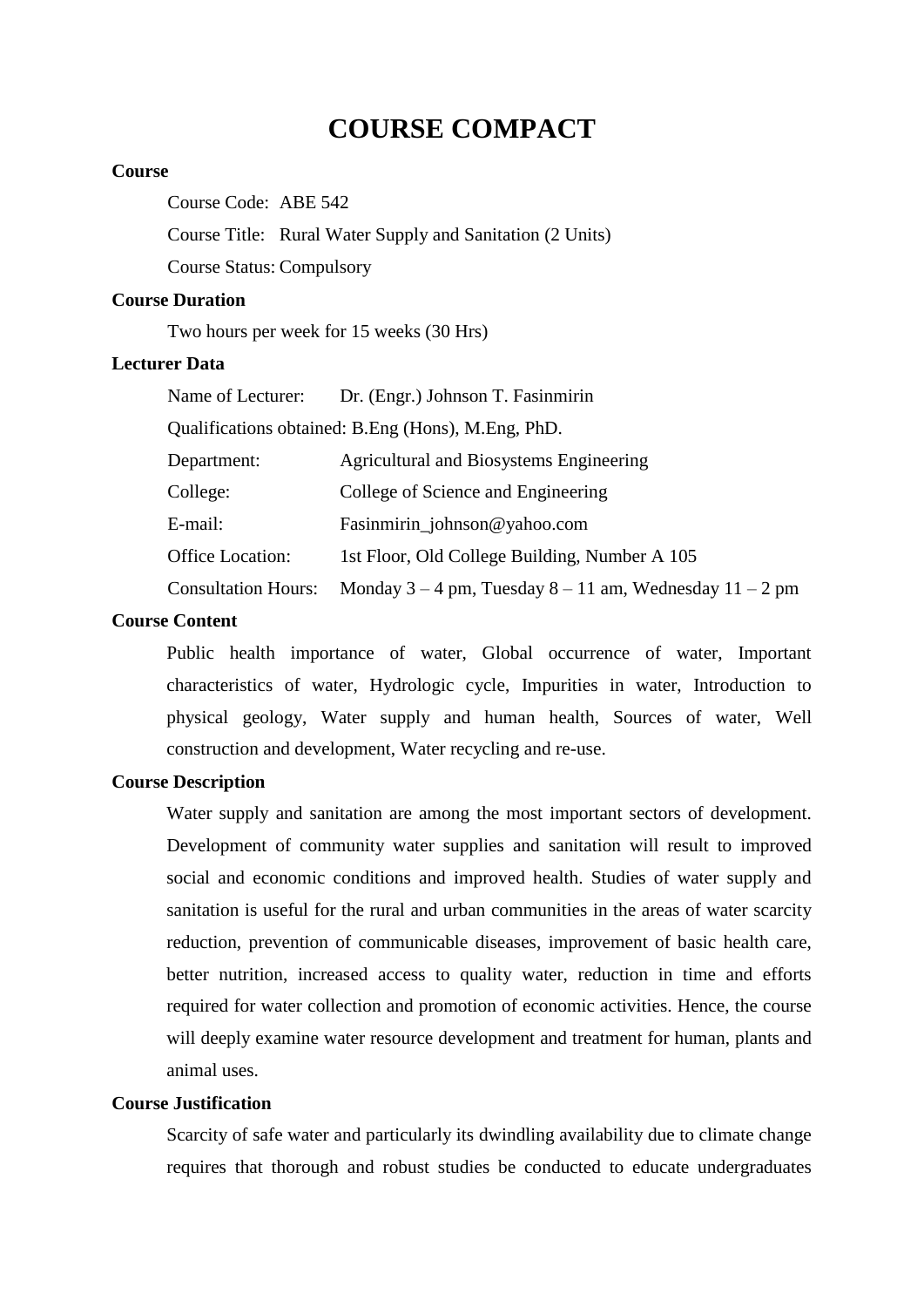(potential engineers) in the area of water resource development on techniques and skills involved in water resources exploration, exploitation and distribution. There is also the need to lecture students on the different methods of water recycling for use in agriculture and recreation especially in areas of acute water scarcity. Increased awareness on the risks involved in the use of polluted water sources will be guaranteed if undergraduates in Universities are made to pass through adequate practical analysis of the biological and physicochemical characterisation of water at both rural and urban levels and consequently, the occurrence and spread of waterborne diseases will be stemmed.

#### **Course Objectives**

At the end of the semester, students should be able to:

- (I) Identify the major sources of water
- (II) Differentiate between shallow and deep well using appropriate theories
- (III) Undertake some practical approach on groundwater abstraction, construction and development
- (IV) Identify pathogenic disease causing agents in existing water sources in selected villages that surrounds Omuaran, Kwara state, Nigeria
- (V) Conduct simple water treatment and recycling exercise.

#### **Course Requirements**

To enhance students' knowledge of the subject matter of rural water supply and sanitation, series of water sampling and laboratory tests will be conducted on household water supplies from municipal, stream and groundwater sources in adjoining villages around Omuaran. Biological and physicochemical analysis will be conducted on the water samples to identify the contents that are in right quantities and those that exceed the recommended limits of WHO, FAO and Nigerian Standards for water. Hence, the Biological and Chemical laboratories of Landmark University will be required to assist students in acquisition of necessary test kits and consumables that will be used in the analysis of water samples.